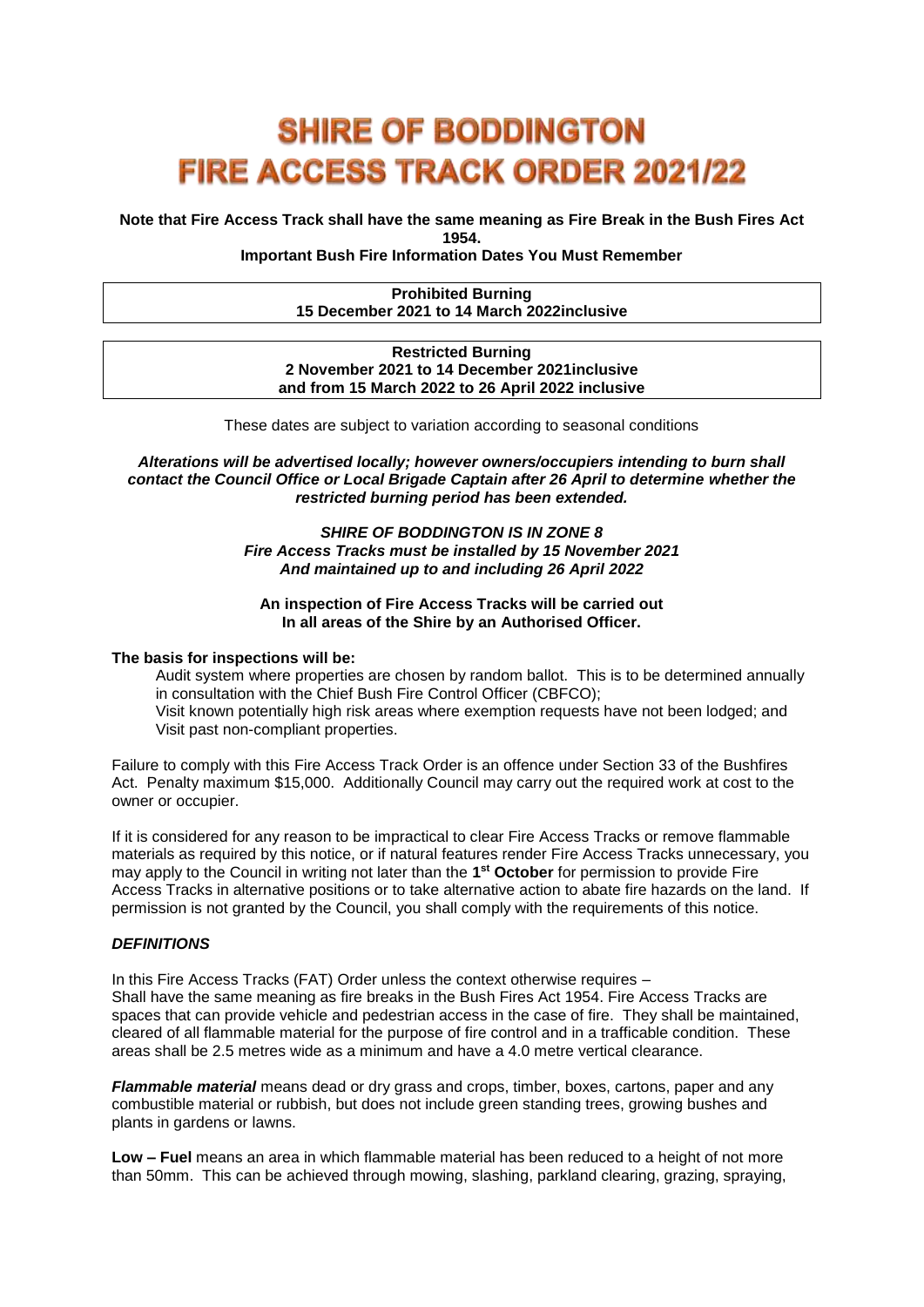ploughing or other methods that achieve the objective. In an area of low fuel, tree canopies should not be touching.

**Building Protection Zone (BPZ)** is a low fuel area immediately surrounding a building on private land and is designed to minimise the likelihood of flame contact with buildings. These areas have a minimum of 20 metres around all buildings.

Swathers, Balers, Track Chainers and Tree Harvesters – these are subject to the same conditions as HARVESTING, i.e. An engine powered pumping unit and not less than 450 litres of water must be in attendance during operations from 15th November onwards (Excluding canola swathing).

Oxyacetylene, Butane Torch, Arc Welders, Friction Cutting Equipment etc. – these are subject to the same conditions; whilst used in the open. In addition, the work site must be cleared (2.5m wide Fire Access Track and 20 metres clearance) of flammable material before the use of the above described equipment.

# *RURAL LANDS*

- a) Fire Access Track not less than 2.5 metres wide and have a 4.0 metre vertical clearance must be established along, inside and as close as practically possible to all external boundaries of each property (i.e. cleared/part cleared or uncleared land) and where the boundary is adjacent to or adjoins a used gazetted road but can deviate up to 250 metres around natural rock formations, deep gullies and the like, without submitting an exemption request.
- b) In the interest of protection from soil erosion, Fire Access Tracks may be established on the land contours but only with prior approval of the Council or its duly authorised officer.
- c) Building Protection Zone of an area at least 20 metres wide cleared of all flammable material shall be established immediately around the perimeter of all homesteads, buildings, haystacks and fuel storage areas.
- d) In such positions as is necessary to divide land in excess of 200 hectares into areas not exceeding 200 hectares each completely surrounded by a Fire Access Track.
- e) A firefighting unit with a minimum capacity of 450 litres is to be kept available during harvesting operations and is to be available in the same paddock or within 50 metres of that paddock.
- f) This work must be carried out by 15 November and kept maintained throughout the summer months until 26 April.

# *PINE AND EUCALYPTUS PLANTATIONS*

#### **Existing Plantings of Pine or Eucalyptus Plantations**

Any pines or eucalyptus planted for commercial purposes constitutes a pine or eucalyptus plantation and you are hereby required to keep clear of all flammable materials Fire Access Tracks not less than 10 metres wide around the perimeter of each plantation, and any plantation exceeding 29 hectares will also require a subdivisional Fire Access Track 6 metres in width for each 30 hectares, and bush surrounding planted areas is to be kept in a low fuel condition.

There shall be no plantings either:

- 1. 75 metres from existing infrastructure; or
- 2. 75 metres from the external edge of a Fire Access Track on a property; or
- 3. 75 metres from any new infrastructure.

A firefighting unit with a minimum capacity of 450 litres is to be kept available during harvesting, thinning and pruning operations and is to be available in the same paddock or within 50 metres of that paddock.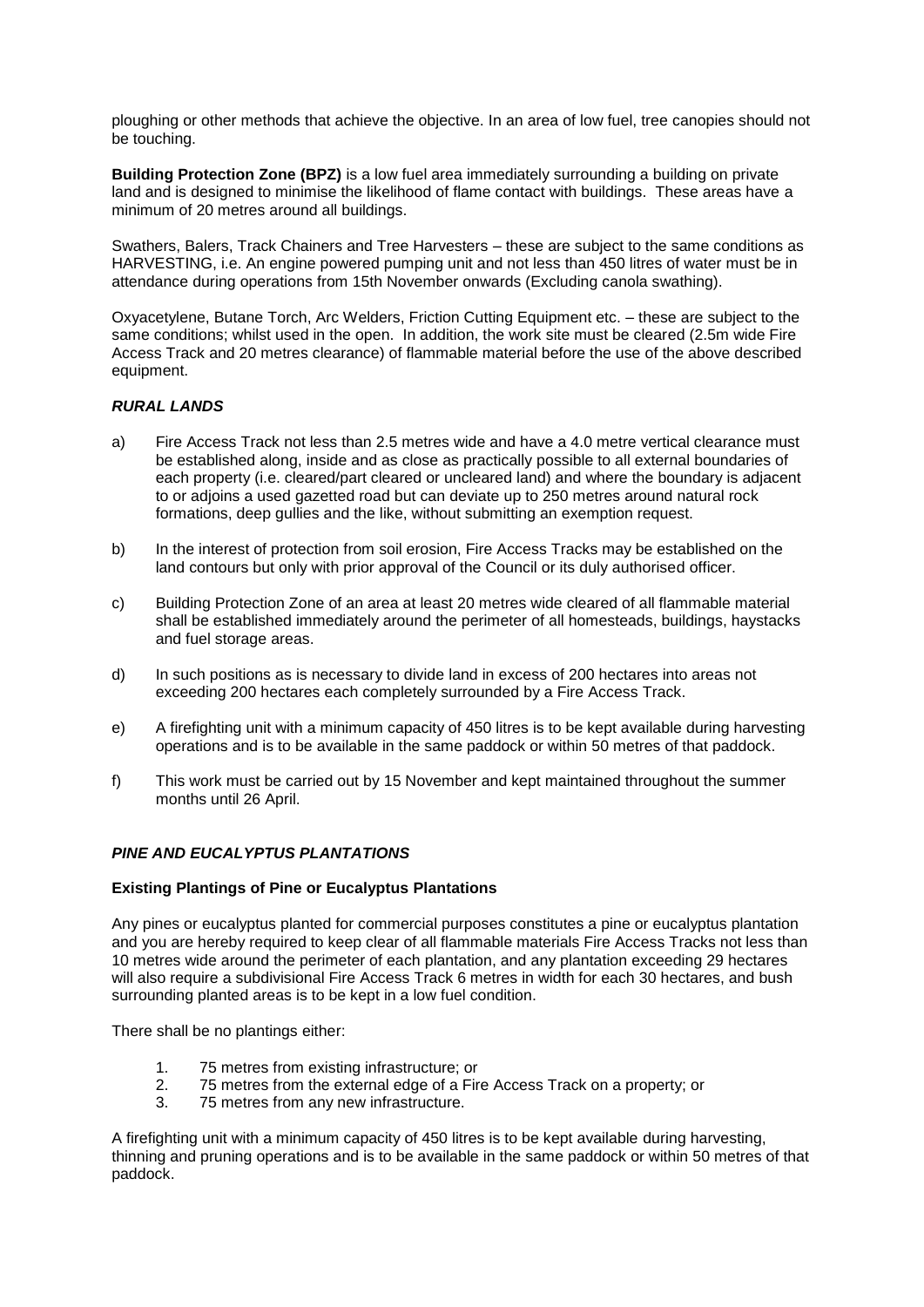## **New Plantings of Pine or Eucalyptus for Commercial Purposes**

A Fire Access Track of not less than 15 metres wide must be established around the perimeter of each plantation. Any plantation exceeding 29 hectares will also require a subdivisional Fire Access Track 15 metres in width for each 30 hectares, and bush surrounding planted areas is to be kept in a low fuel condition.

There shall be no plantings either:

- 1. 75 metres from existing infrastructure; or
- 2. 75 metres from the external edge of a Fire Access Track on a property; or
- 3. 75 metres from any new infrastructure.

A firefighting unit with a minimum capacity of 450 litres is to be kept available during harvesting, thinning and pruning operations and is to be available in the same paddock or within 50 metres of that paddock.

## *PRIVATE BUSH HOLDINGS/UNCLEARED LAND GREATER THAN 50 HECTARES*

- a) Fire Access Track not less than 2.5 metres wide and have a 4.0 metre vertical clearance must be established along, inside and as close as practically possible to all-external boundaries of each property (i.e. cleared/part cleared or uncleared land) and where the boundary is adjacent to or adjoins a used gazetted road but can deviate up to 250 metres around natural rock formations, deep gullies and the like, without submitting an exemption request.
- b) In such positions as is necessary to divide land in excess of 200 hectares into areas not exceeding 200 hectares each completely surrounded by a Fire Access Track.

## *SMALL LOT HOLDERS OR HOBBY FARMS 20 HECTARE OR LESS*

- a) On or before 15th November every year a Fire Access Track not less than 2.5 metres wide and have a 4.0 metre vertical clearance must be established along, inside and as close as practically possible to all external boundaries of each property (i.e. cleared or part-cleared land) and where the boundary is adjacent to or adjoins a used gazetted road but can deviate up to 250 metres around natural rock formations, deep gullies and the like, without submitting an exemption request.
- b) All lot/property holders provides for a Fire Access Track around the entire perimeter of their property.
- c) Building Protection Zone of an area at least 20 metres wide cleared of all flammable material shall be established immediately around the perimeter of all homesteads, buildings, haystacks and fuel storage areas.
- d) A 2.5m diameter low fuel area cleared of flammable material around all "green electrical domes" where underground power is provided to a lot.

# *TOWNSITES OF BODDINGTON AND RANFORD*

On or before 15 November every year all town lots under 10,000 square metres in area and all fuel depots within the Shire are required to be kept cleared to a low fuel condition. Lots 10,000 square metres and over are to have a minimum 2.5 metre wide and have a 4 metre vertical clearance Fire Access Track installed immediately inside all external boundaries.

Building Protection Zone of an area at least 20 metres wide cleared of all flammable material shall be established immediately around the perimeter of all homesteads, buildings, haystacks and fuel storage areas.